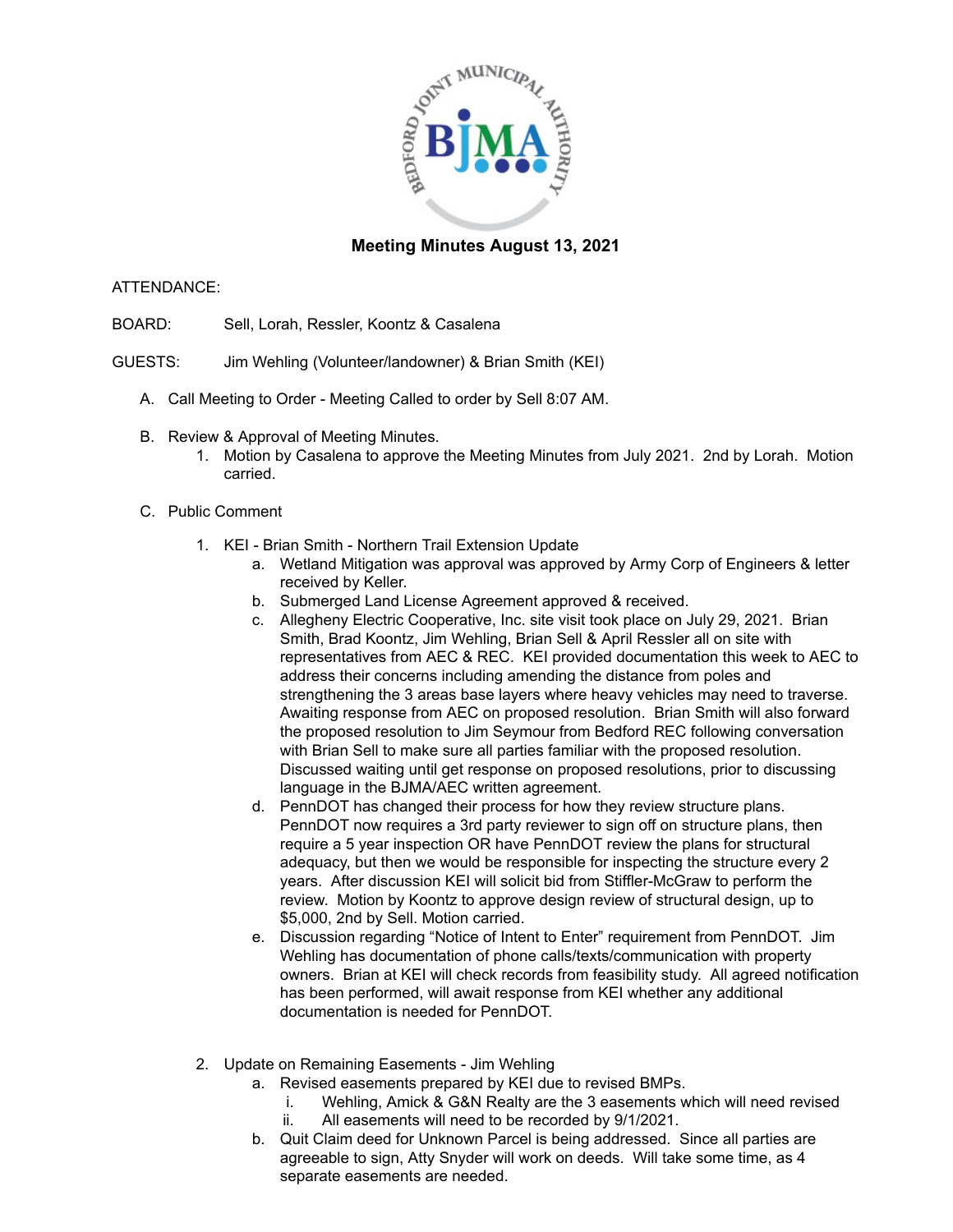- c. Wehling spoke to Mr. Yantz regarding Clearfield Ave. Following conversation, Jim mailed the letter regarding ownership of Clearfield Ave for Mr. Yantz to review.
- d. Don Arnold Easement Letter from Atty Snyder to Mr. Arnold advising of timeline with deadline for response today, 8/13/21. There has been no response. Per motion already approved, will have Attorney Snyder proceed with eminent domain paperwork on August 16, 2021. Jim Wehling talked to Richard Johnston who provided cost to perform a certified appraisal will be \$1,200 and can be done in 3 weeks. Motion by Sell to approve hiring Richard Johnston to prepare the certified appraisal on the Don Arnold property, following approval by the Judge that we can proceed; 2nd by Casalena. Motion carried.

## D. New Business

- 1. Construction Inspection Consultant Paperwork & ECMS
	- a. April set up ECMS paperwork per instruction from Raymond Seese
	- b. Reviewed the Selection Committee Requirements & Mary Jo Casalena, Brad Koontz & Mary Lorah all volunteered to serve on the Selection Committee
	- c. Executed agreements & April will forward all documentation to Raymond Seese to upload to ECMS
- 2. Reimbursement Agreement Paperwork & Resolution
	- a. SAM Registration Online Required Brad and April will work to set up. Per Raymond Seese, registration needs to be completed prior to contracts being awarded.
	- b. Resolution to authorize Brian Sell & April Ressler to execute paperwork presented. Motion to approve by Ressler, 2nd by Sell. Motion carried.
- 3. 2021 Pink Ribbon Walk Event Application
	- a. Motion by Casalena to approve the event, 2nd by Koontz. Event approved. Ressler will let the applicant know. Will need to follow for an insurance certificate closer to the event.
	- b. Will need to post event info on Facebook page to alert users of event and limitation to parking at Omni Bedford Springs Trailhead.
- 4. Fence Post Plaque Online Ordering /Payment
	- a. Ressler suggested the option of adding an online form & accepting online payment for convenience, using our PayPal account. Update form to include contact info Name/Address/Phone/Email for donor. Online convenience will be helpful moving forward when seeking additional sponsors for amenities along the Northern Trail Extension.
	- b. Ressler will ask Keith Landis if able & willing to assist or if can suggest someone to set up for us.

## E. Old Business

- 1. OBV to Weber Lane Phase
	- a. Wehling will reach out to the owner of the lot at the intersection of Weber Lane & Business 220.
	- b. Bette Slayton from BCDA advised they own land along Weber Lane, near LB Foster, for future consideration.
	- c. SAP&DC had reached out to us regarding available funding through the Transportation Alternative Set Aside (TASA) program. Deadline is coming up Monday, August 16th. Discussed inability to use Federal funding for shared use trail activities, making the OBV to Weber Lane ineligible for these funds.
- 2. Eagle Scout project for installation of bike rack.
	- a. Max VanDeventer has raised approx \$2,270 of \$3,300 goal.
	- b. PayPal funds for charitable donation are now set up to link to our Somerset Trust Bank account.
	- c. Price of bike fixit it unit has increased from the original estimate due to COVID. There is a 5 week lead time on the unit. Motion by Sell to proceed with ordering unit; 2nd by Koontz. Motion carried.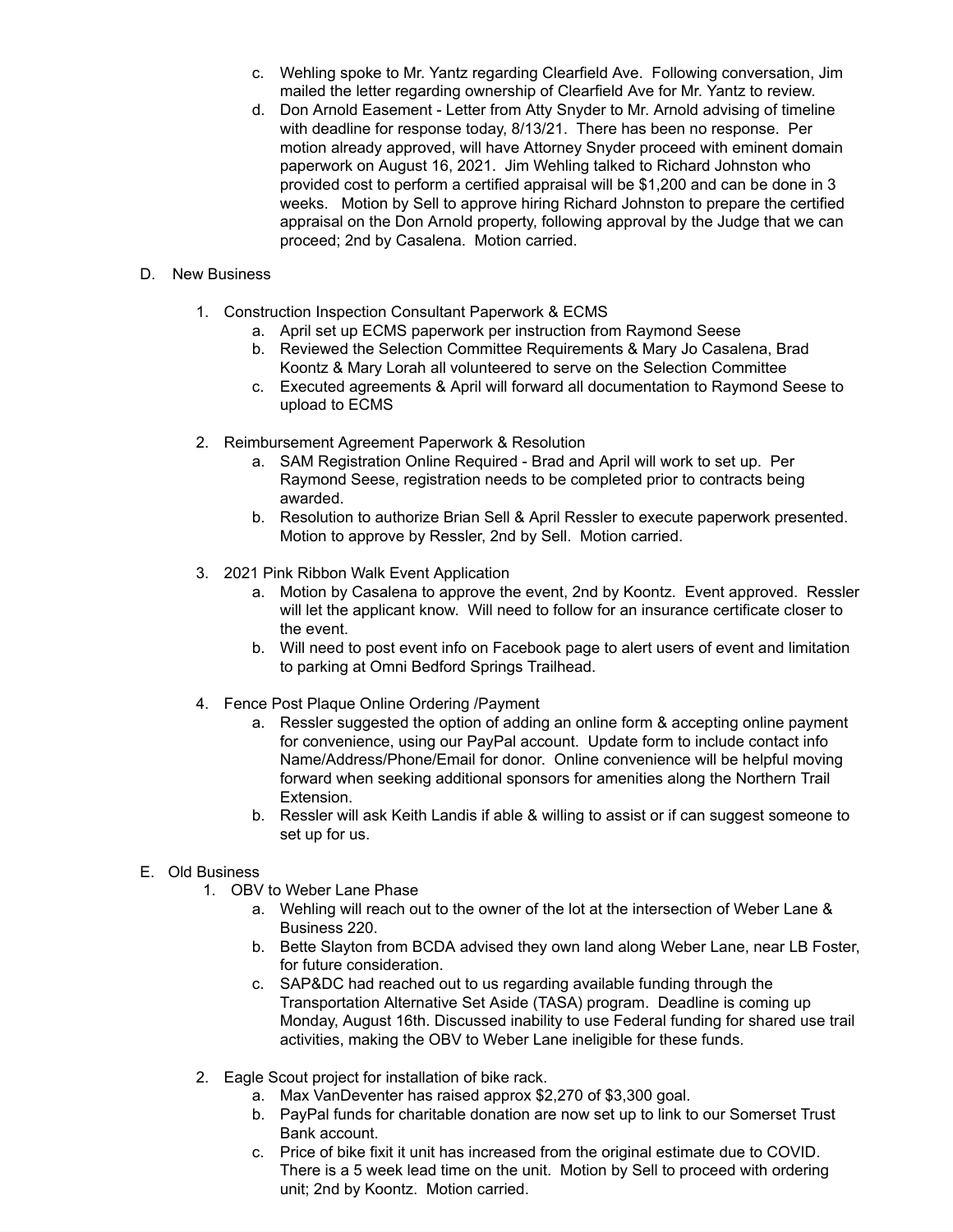- 3. Boat Launch
	- a. April left voice messages for Rutters Legal Dept contact Chris Reed, but no return call to date.
	- b. Brian Smith will reach out to Tim Beiber to inquire if Rutters is still interested in a possible boat launch on their property at Sunnyside site.
- 4. Art Walk Along the Trail Event went well.
	- a. Thank you to the Chamber for coordinating & to Jim Wehling, Mary Jo Casalena, Brian Sell & April Ressler for volunteering time for the event. Brian Smith, his spouse & In-Laws also attended in support of BJMA and the event.
	- b. 3 Fence Post Plaques were purchased during the event using our Square Reader.
	- c. KEI donated their time & materials for the display board, which we can keep. Would like to display the board somewhere locally.
- F. Reports of Officers
	- Chairman -
	- Vice Chairman-
	- Secretary- Sunshine Law changes require that we publicly post our meeting agenda on our website at least 24 hours in advance of our meeting. April had Keith post the August Agenda & will continue to send to Keith each month to post on our website.
	- Treasurer See attached Treasurer's Report. Brad reported the lock was stolen from the donation box at the Springs and the box was emptied. Brad purchased a replacement lock & dog bags ordered. Motion by Sell to approve Treasurer's Report & pay bills; 2nd by Lorah. Motion carried.
	- Secretary-Treasurer -

Meeting adjourned at 10:00 AM.

Next Meeting will be September 10th @ 8:00 AM in person at 127 S. Juliana St., Bedford, PA